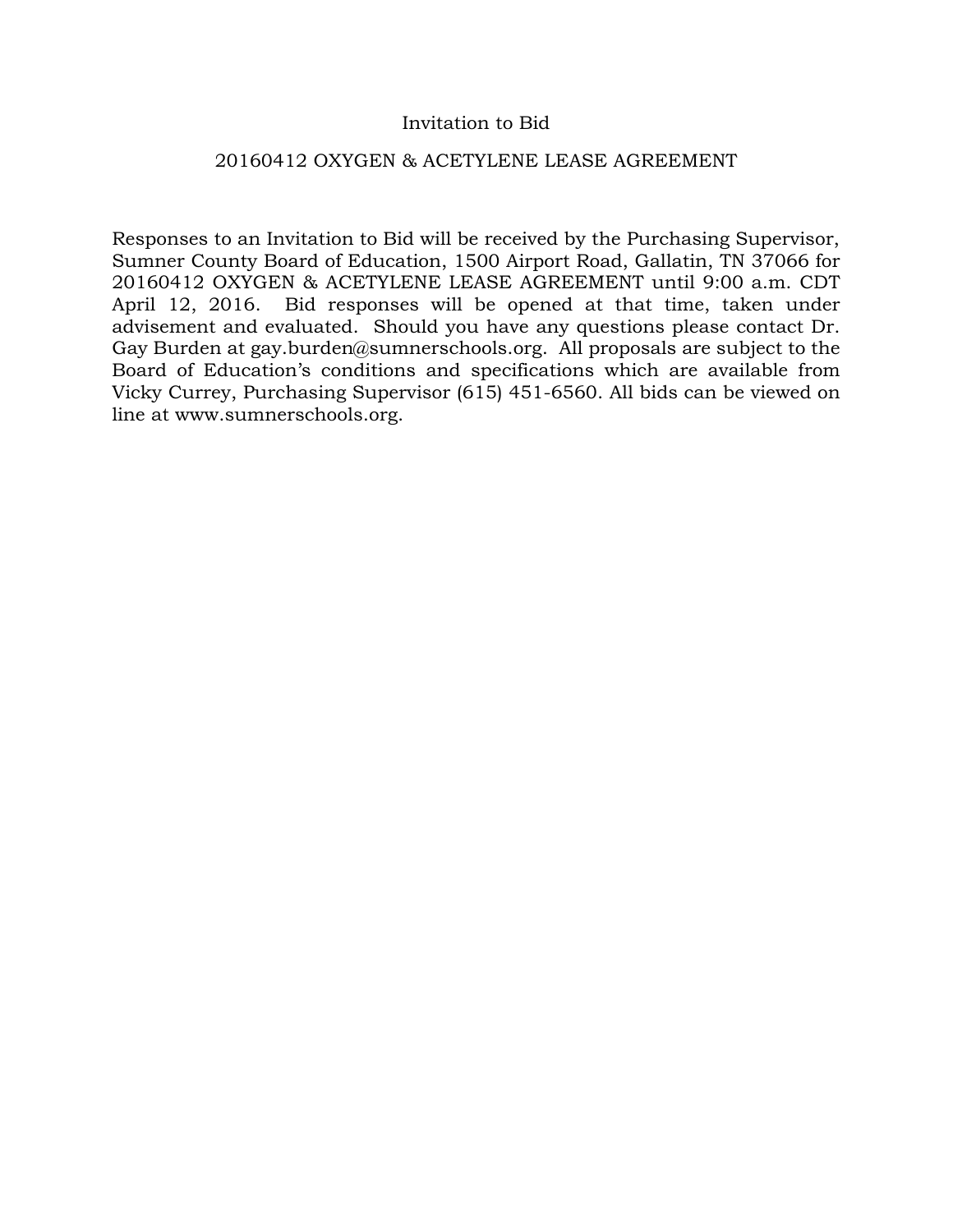#### **NOTICE TO RESPONDENTS**

Responses to an Invitation to Bid will be received by the Purchasing Supervisor in the SUPPORT SERVICE FACILITY CONFERENCE ROOM, Sumner County Board of Education, 1500 Airport Road Gallatin, TN 37066. They will be received until **9:00 A.M. Local Time APRIL 12, 2016** for **20160412 OXYGEN & ACETYLENE LEASE AGREEMENT**, at which time the responses will be opened, taken under advisement and evaluated. *BIDS WILL BE POSTED ON www.sumnerschools.org* 

#### **GENERAL REQUIREMENTS AND CONDITIONS**

-------------------------------------------------------------------------------------------------------------------------------

- 1. The Sumner County Board of Education reserves the right to accept or reject any and/or all responses in whole or in part, and to waive informalities therein.
- 2. Any responses received after the scheduled closing time for the receipt for responses will not be considered.
- 3. If a mistake is discovered after the responses are received, only the Sumner County Board of Education may allow the respondent to withdraw the entire response.
- 4. Partial payments will not be approved unless justification for such payment can be shown. Terms will be net 30 days.
- 5. Payment will not be made until the said **20160412 OXYGEN & ACETYLENE LEASE AGREEMENT** are inspected and approved as meeting all specifications by persons appointed by the Sumner County Board of Education.
- 6. Responses submitted must be in a sealed envelope and marked on the outside as follows: **RESPONSE: 20160412 OXYGEN & ACETYLENE LEASE AGREEMENT DEADLINE: APRIL 12, 2016 @ 9:00 A.M.**
- 7. Facsimile responses will not be considered.
- 8. If a successful bidder violates any terms of their bid, the contract, school board policy or any law they may be disqualified from bidding for a period of two years for minor violations or longer for major violations. Bids from disqualified bidders will not be accepted during the period of disqualification.
- 9. Prices quoted on the response (if any) are to be considered firm and binding until the said **20160412 OXYGEN & ACETYLENE LEASE AGREEMENT** are in the possession of the Sumner County Board of Education.
- 10. No purchase or contract is authorized or valid until the issuance of a Board Purchase Order in accordance with Board Policy. No Board Employee is authorized to purchase equipment, supplies or services prior to the issuance of such a Purchase Order.
- 11. Any deviation from these stated terms, specifications and conditions must be coordinated with and approved in writing by the Purchasing Supervisor, Vicky Currey (615) 451-6560.
- 12. All bids that exceed \$25,000 must have the Company Name, License Number, Expiration Date thereof and License Classification of Contractor listed on outside of sealed envelope. As required by State of Tennessee Code Annotated 62-6-119.
- 13. The awarded bidder will be required to post a performance and payment bond in the amount of 25% of the contract price if it exceeds \$100,000 as stated by State of Tennessee Code Annotated 12-4-201.
- 14. If the project cost in excess of \$25,000 a performance bond must be secured by the requesting party in an amount equal to the market improvement value.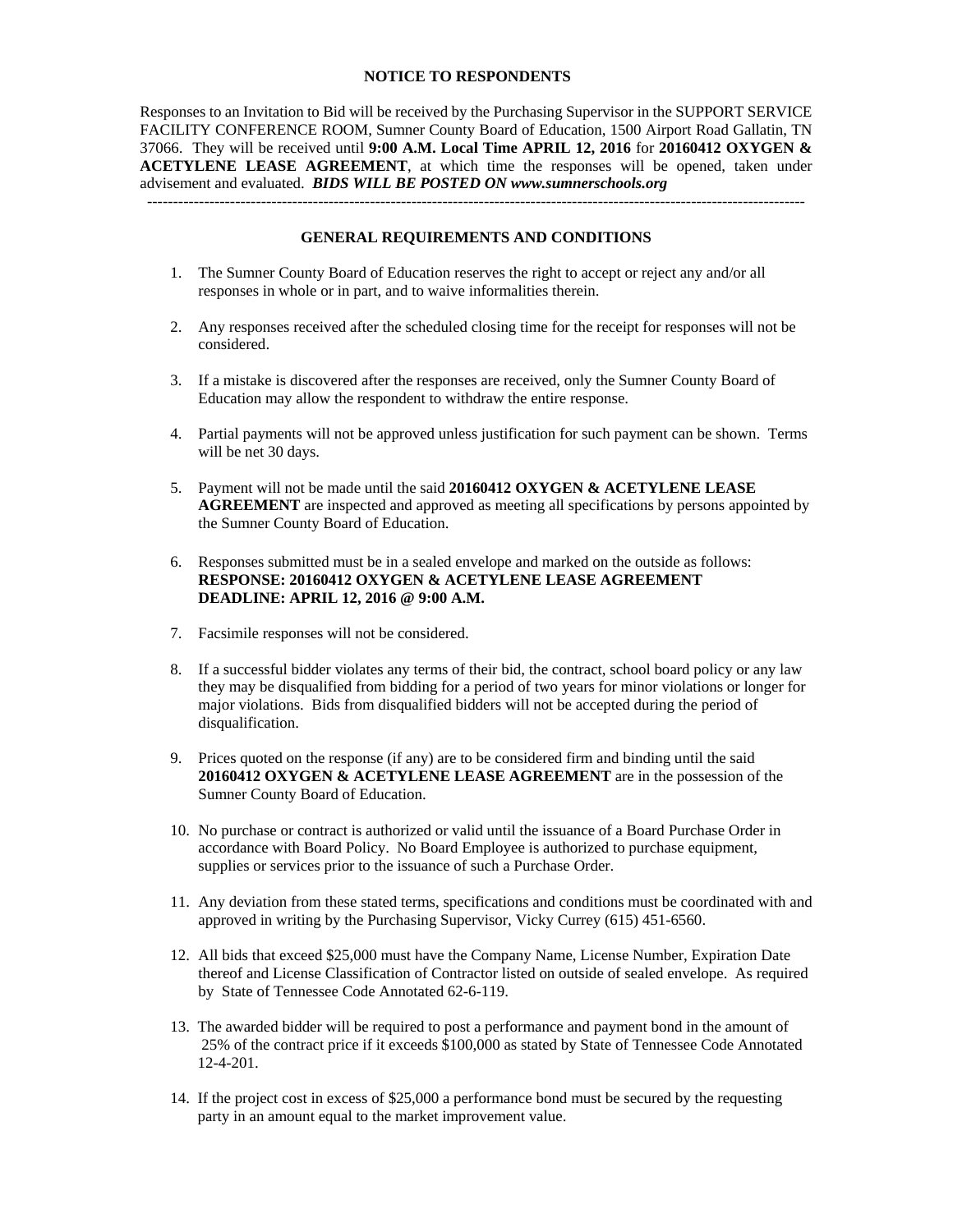# **20160412 OXYGEN & ACETYLENE LEASE AGREEMENT**

The Sumner County Board of Education, herein known as "School System", is soliciting bids for a lease agreement to provide oxygen and acetylene cylinders. The lease is to include cylinder inspecting, servicing, maintaining and replacing. The selected vendor is required to check cylinders for refills on a weekly basis. A site visit may be required; however the vendor has the option to contact the authorized individual at each location via telephone to verify if a refill is necessary. The vendor agrees to honor the terms & conditions of this lease with other School System departments as well as any Sumner County Government agency.

The lease agreement shall provide a firm price for a period of one (1) year. The lease agreement period shall be valid beginning July 1, 2016 thru June 30, 2017. The lease shall provide an option to extend the term for an additional four (4), 1-year periods. Subsequent terms shall begin July 1<sup>st</sup> thru June 30<sup>th</sup> of the following year and so on. The vendor must provide written notification of price increase for the lease to the Career & Technical Education Supervisor of the School System no later than April 30<sup>th</sup> of the expiration year. If notification is not received by the deadline, the School System shall have the option to renew the contract for an additional 1‐year term at the previous lease agreement price.

The vendor shall provide a separate cost for refilling the cylinders. The price for refills shall be firm beginning July 1, 2016 thru June 30, 2017. Subsequent terms shall be valid beginning July 1<sup>st</sup> thru June 30<sup>th</sup> of the following year and so on. Any change in the bid price for refills shall require proof of increase and have proper authorization from the Career & Technical Education Supervisor of the School System. The deadline to submit change in pricing shall be April 30<sup>th</sup> of the expiration year. The School System shall not pay invoices indicating a price increase that has not been properly approved.

The lease agreement shall be terminated if, in the sole determination of the School System, the vendor has failed to provide a proper level of service. The lease agreement shall also be terminated if the vendor fails to provide proof of increase and obtain proper authorization for price increases to refill cylinders.

A list of cylinders currently in use by locations is included. The list is provided only as a guide for quantities presently used. The vendor shall provide additional cylinders as needed. All requests for additional cylinders must be approved by the Career & Technical Education Supervisor of the School System. In the event a cylinder is returned as no longer needed, the vendor must provide written notification immediately to the Career & Technical Education Supervisor of the School System.

All deliveries for cylinders and refills must be made during school hours. The vendor must coordinate deliveries/refills with the authorized individual at each location. The School System shall not be responsible for any charges related to failed deliveries/refills that did not follow the outlined method.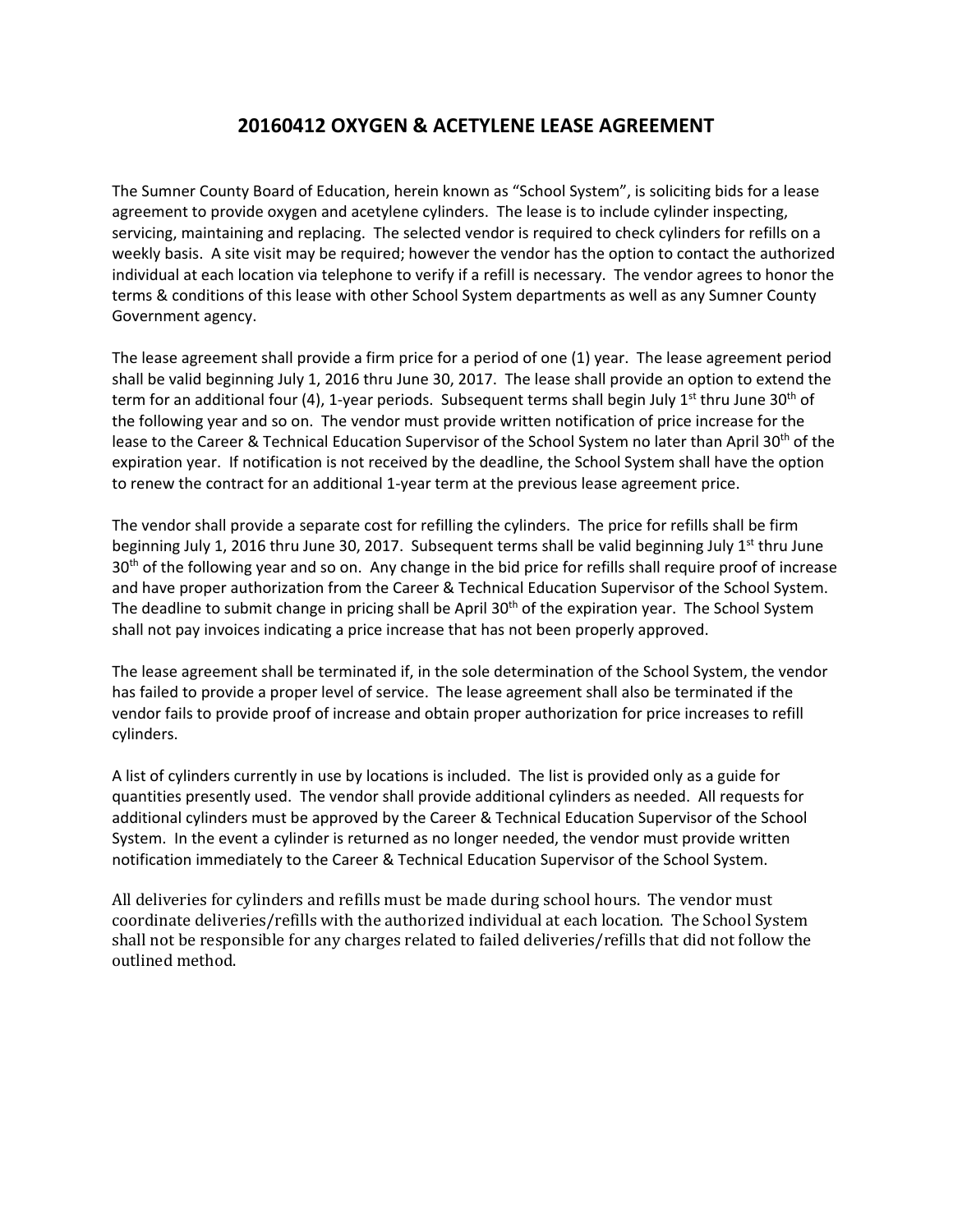# **SUMNER COUNTY BOARD OF EDUCATION**

Purchasing Department 1500 Airport Road Gallatin, TN 37066

| <b>COMPANY NAME</b>                         |                            |                                             |  |                                    |                  |
|---------------------------------------------|----------------------------|---------------------------------------------|--|------------------------------------|------------------|
| <b>ADDRESS</b>                              |                            |                                             |  |                                    |                  |
|                                             |                            |                                             |  |                                    |                  |
| <b>TELEPHONE</b>                            |                            |                                             |  |                                    |                  |
| <b>EMAIL</b>                                |                            |                                             |  |                                    |                  |
| <b>AUTHORIZED COMPANY</b><br>REPRESENTATIVE |                            |                                             |  |                                    | <b>SIGNATURE</b> |
| <b>AUTHORIZED COMPANY</b><br>REPRESENTATIVE |                            |                                             |  |                                    | <b>PRINTED</b>   |
| <b>DATE</b>                                 |                            |                                             |  |                                    |                  |
| <b>BID TITLE</b>                            |                            | 20160412 OXYGEN & ACETYLENE LEASE AGREEMENT |  |                                    |                  |
| <b>DEADLINE</b>                             | APRIL 12, 2016 @ 9:00 A.M. |                                             |  |                                    |                  |
| <b>BID GOOD THRU</b>                        | <b>JUNE 30, 2017</b>       |                                             |  |                                    |                  |
|                                             |                            |                                             |  |                                    |                  |
|                                             |                            | 1-Year Lease<br>Per Cylinder                |  | <b>Refill Cost</b><br>Per Cylinder |                  |
| Oxygen (337 CF)                             |                            |                                             |  |                                    |                  |
| Acetylene (150 CF)                          |                            |                                             |  |                                    |                  |
| Argon MIG Mix (75/25, 135 CF)               |                            |                                             |  |                                    |                  |
| Argon MIG Mix (75/25, 337 CF)               |                            |                                             |  |                                    |                  |
| Argon (337CF)                               |                            |                                             |  |                                    |                  |
| Nitrogen (337 CF)                           |                            |                                             |  |                                    |                  |